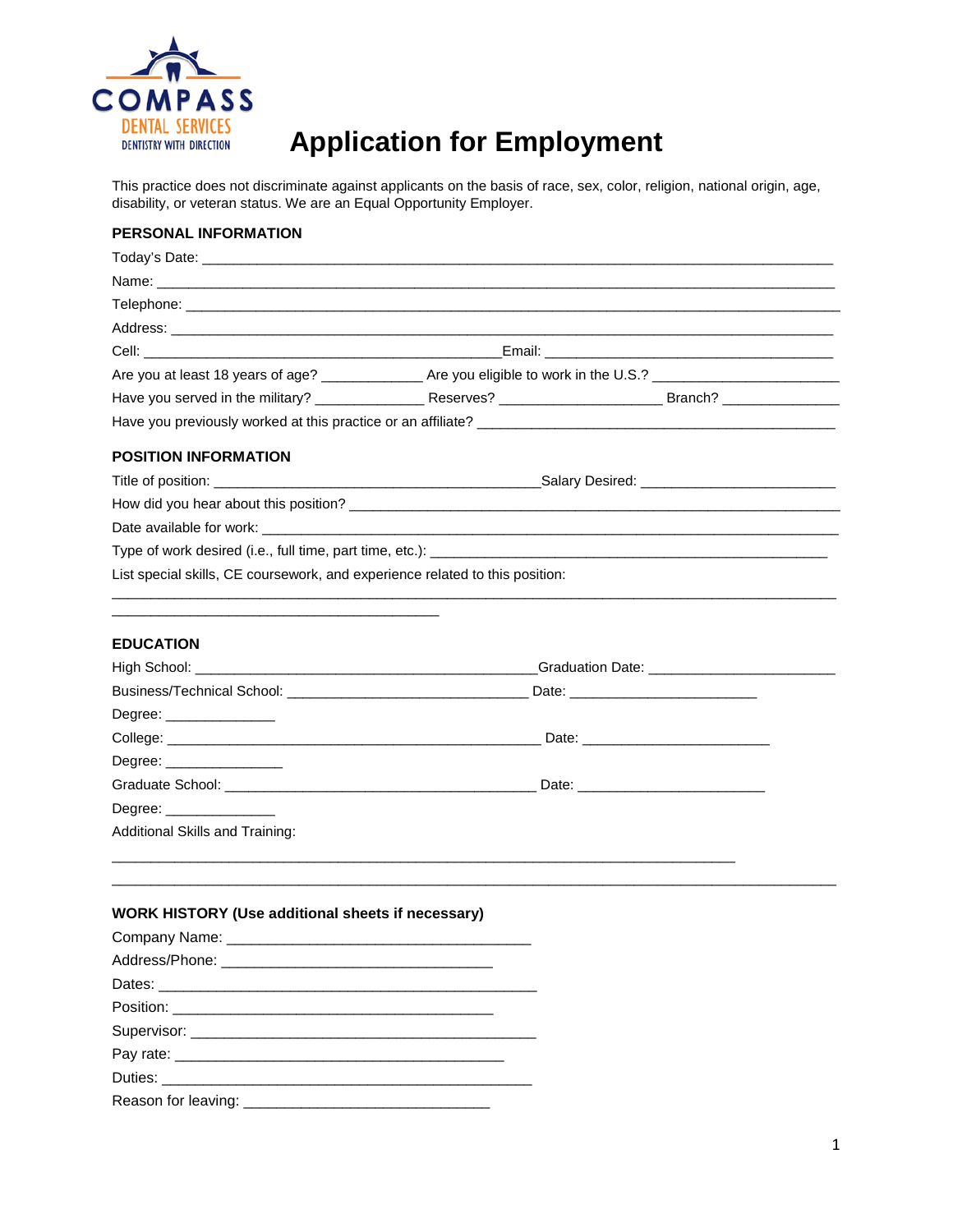| Duties: the contract of the contract of the contract of the contract of the contract of the contract of the contract of the contract of the contract of the contract of the contract of the contract of the contract of the co |  |
|--------------------------------------------------------------------------------------------------------------------------------------------------------------------------------------------------------------------------------|--|
|                                                                                                                                                                                                                                |  |
|                                                                                                                                                                                                                                |  |
|                                                                                                                                                                                                                                |  |
|                                                                                                                                                                                                                                |  |
|                                                                                                                                                                                                                                |  |
|                                                                                                                                                                                                                                |  |
|                                                                                                                                                                                                                                |  |
|                                                                                                                                                                                                                                |  |
|                                                                                                                                                                                                                                |  |
| <b>REFERENCES (Please list three)</b>                                                                                                                                                                                          |  |
|                                                                                                                                                                                                                                |  |
|                                                                                                                                                                                                                                |  |
|                                                                                                                                                                                                                                |  |
|                                                                                                                                                                                                                                |  |
|                                                                                                                                                                                                                                |  |
|                                                                                                                                                                                                                                |  |

### **PERSONAL**

Have you ever been convicted of a felony or criminal offense, including driving under the influence of alcohol or drugs, but excluding minor traffic violations and parking tickets? Applicants are not obligated to disclose sealed or expunged records of conviction or arrest. A conviction record will not necessarily bar you from employment. Each application will be individually considered on its merits.

\_\_\_\_\_\_\_\_\_\_\_\_\_\_\_\_\_\_\_\_\_\_\_\_\_\_\_\_\_\_\_\_\_\_\_\_\_\_\_\_\_\_\_\_\_\_\_\_\_\_\_\_\_\_\_\_\_\_\_\_\_\_\_\_\_\_\_\_\_\_\_\_\_\_\_\_\_\_\_\_\_\_\_\_\_\_\_\_

\_\_\_\_\_\_\_\_\_\_\_\_\_\_\_\_\_\_\_\_\_\_\_\_\_\_\_\_\_\_\_\_\_\_\_\_\_\_\_\_\_\_\_\_\_\_\_\_\_\_\_\_\_\_\_\_\_\_\_\_\_\_\_\_\_\_\_\_\_\_\_\_\_\_\_\_\_\_\_\_\_\_\_\_\_\_\_\_

\_\_\_\_\_\_\_\_\_\_\_\_\_\_\_\_\_\_\_\_\_\_\_\_\_\_\_\_\_\_\_\_\_\_\_\_\_\_\_\_\_\_\_\_\_\_\_\_\_\_\_\_\_\_\_\_\_\_\_\_\_\_\_\_\_\_\_\_\_\_\_\_\_\_\_\_\_\_\_\_\_

\_\_\_\_\_\_\_\_\_\_\_\_\_\_\_\_\_\_\_\_\_\_\_\_\_\_\_\_\_\_\_\_\_\_\_\_\_\_\_\_\_\_\_\_\_\_\_\_\_\_\_\_\_\_\_\_\_\_\_\_\_\_\_\_\_\_\_\_\_\_\_\_\_\_

If yes, please explain:

\_\_\_\_\_\_\_\_\_\_\_

## **EMERGENCY INFORMATION**

In case of emergency, notify: